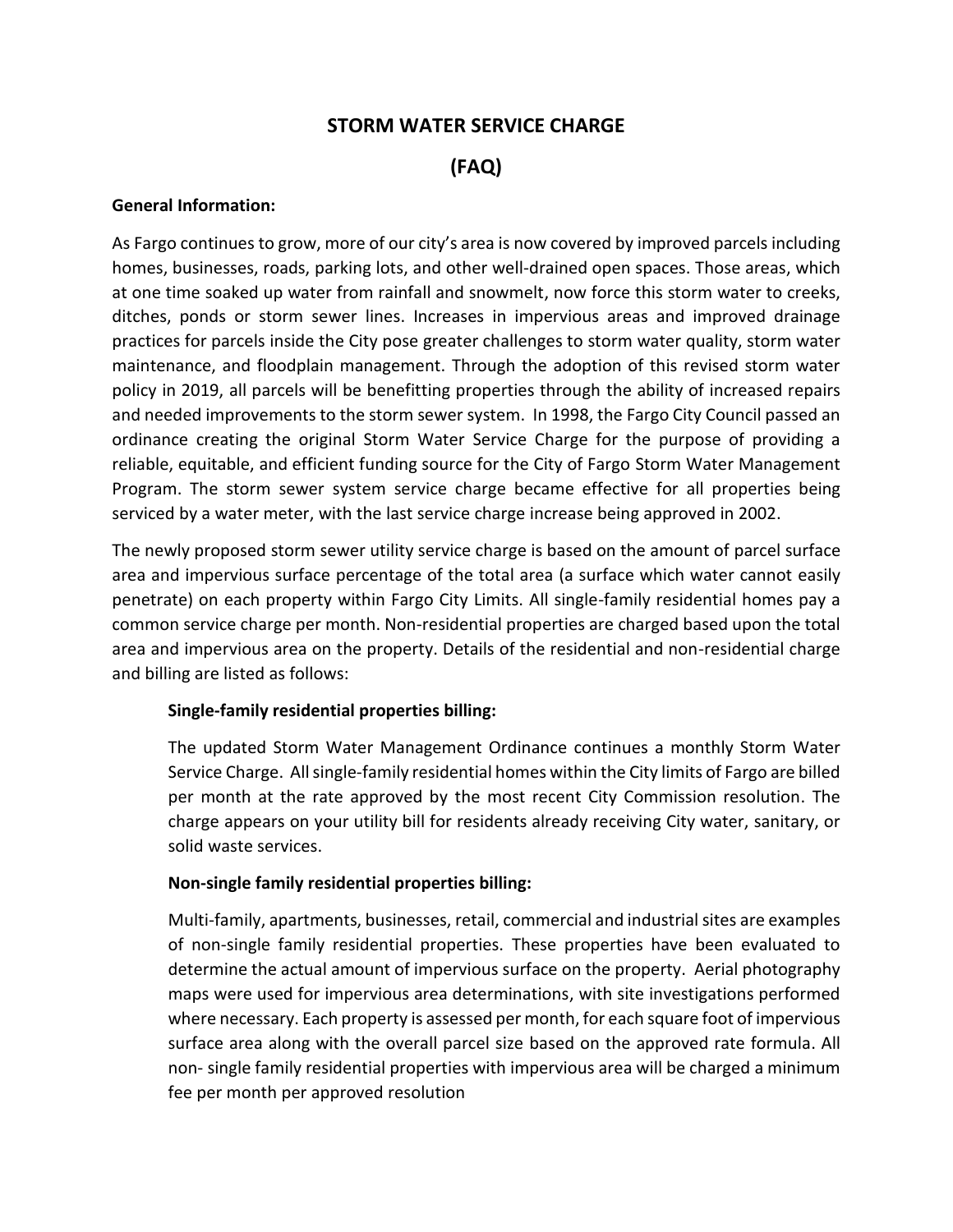#### **FREQUENTLY ASKED QUESTION**

#### **What is a Storm Water Service Charge?**

The storm water service charge is a monthly charge applicable to all properties which contribute runoff to the storm water drainage system. The service charge is to storm water like a sewer charge is to sewage, and a water charge is to drinking water. The Fargo Storm Sewer Utility Fee is responsible for funding the management, construction, operation, and maintenance of the storm water drainage system. The system includes inlets, storm sewers, ditches, detention facilities and flood plains. A storm water utility generates revenue through user fees, which are based either on a base rate charge for single family properties or on the amount of storm water runoff that a particular property contributes to the storm water drainage system. The more runoff a property contributes due to parcel size and impervious area, the greater the charge.

### **Why does the City of Fargo need a Storm Water Service Charge?**

The City of Fargo spends approximately \$5 million dollars annually to administer, maintain, and renew its storm water systems. Therefore, the City charges a fee for storm water service to fund major portions of the storm sewer system rehabilitation and maintenance. In addition to these fees, the total revenue contributed to storm water needs has historically come from sources such as sales tax, special assessments, and State Aid funding. In order to keep up with increasing regulatory demands, aging infrastructure, and balancing the use of these other funding sources, the City is adopting an expanded fee system that distributes the cost more equitably to benefiting users of the system.

#### **What Regulations Contribute to the overall Storm Water Management Costs of the City?**

Fargo discharges its storm water into the Red River under the authority of Federal law (permit), enforced by the state. The unfunded mandates of the permit require strict monitoring and reporting of storm water quality issues. This increases the need for more administration and maintenance of the storm water program and system. There is a growing cost to implement and maintain storm water programs and improvements, including permitting administration, detention facilities, floodplain maintenance, erosion control and required water quality standards. A dedicated storm sewer service charge provides the most reliable and efficient funding source to meet these requirements.

#### **Is this another tax?**

No. this is a storm sewer system service charge is designated to pay for the utility services provided by the City of Fargo in relation to the storm water system.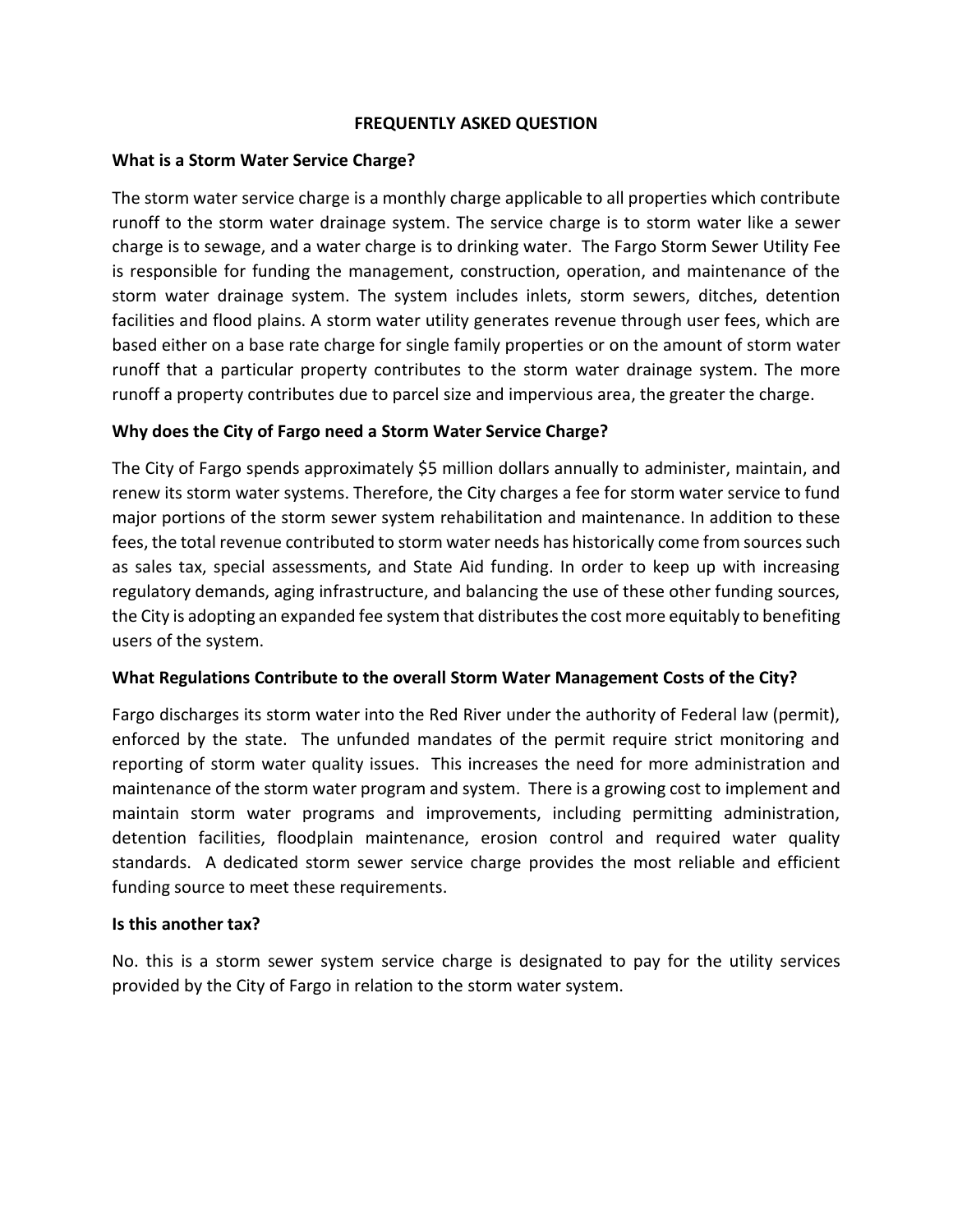## **What will the charges be used for?**

The following list is an example of the types of projects targeted by the storm water management program:

- $\triangleright$  Drain and floodplain maintenance.
- $\triangleright$  Drainage ditch clearing, re-grading and maintenance.
- $\triangleright$  Storm sewer system televising, cleaning, maintenance, and repair.
- $\triangleright$  Re-construction of storm sewer system components.
- $\triangleright$  Maintenance and repair of streets to reduce areas of standing water.
- $\triangleright$  Drain erosion control projects.
- $\triangleright$  Regional retention/detention ponds that could also be used for recreational purposes.
- $\triangleright$  Improved storm water quality programs.

## **Are other communities implementing storm sewer system charges also?**

Yes. Hundreds of communities nationwide are currently using storm water system charges as a method of funding storm water programs, including Grand Forks and Moorhead. The City of Fargo charges a per month storm water utility fee for all contributing properties to the system (Storm water charges approved by City Commission Resolution).

### **How was the charge determined?**

The rate formula determines the per month charge which is calculated after a study of the costs of services necessary for the City of Fargo Storm Water Management Program correlated to the total gross and impervious area of the City to support the storm sewer department revenue and expenditure model.

#### **What is an impervious surface?**

An impervious surface is generally one that inhibits the entry of rainwater into the soil causing water to run off the surface at an increased rate of flow than was present under natural ground cover conditions. Examples include, but are not limited to, rooftops of homes, businesses and other structures, asphalt or concrete sidewalks, driveways, roads, and parking lots, storage areas, and gravel areas.

## **As a commercial property owner, whom do I call if I think there is an error in the charge to my property?**

Call the City of Fargo Engineering at (701)-241-1548. The evaluation of the existing storm sewer charge shall follow the Policy and Procedures document available online on the Engineering storm sewer website page as to the required submittals and subsequent steps for the review process.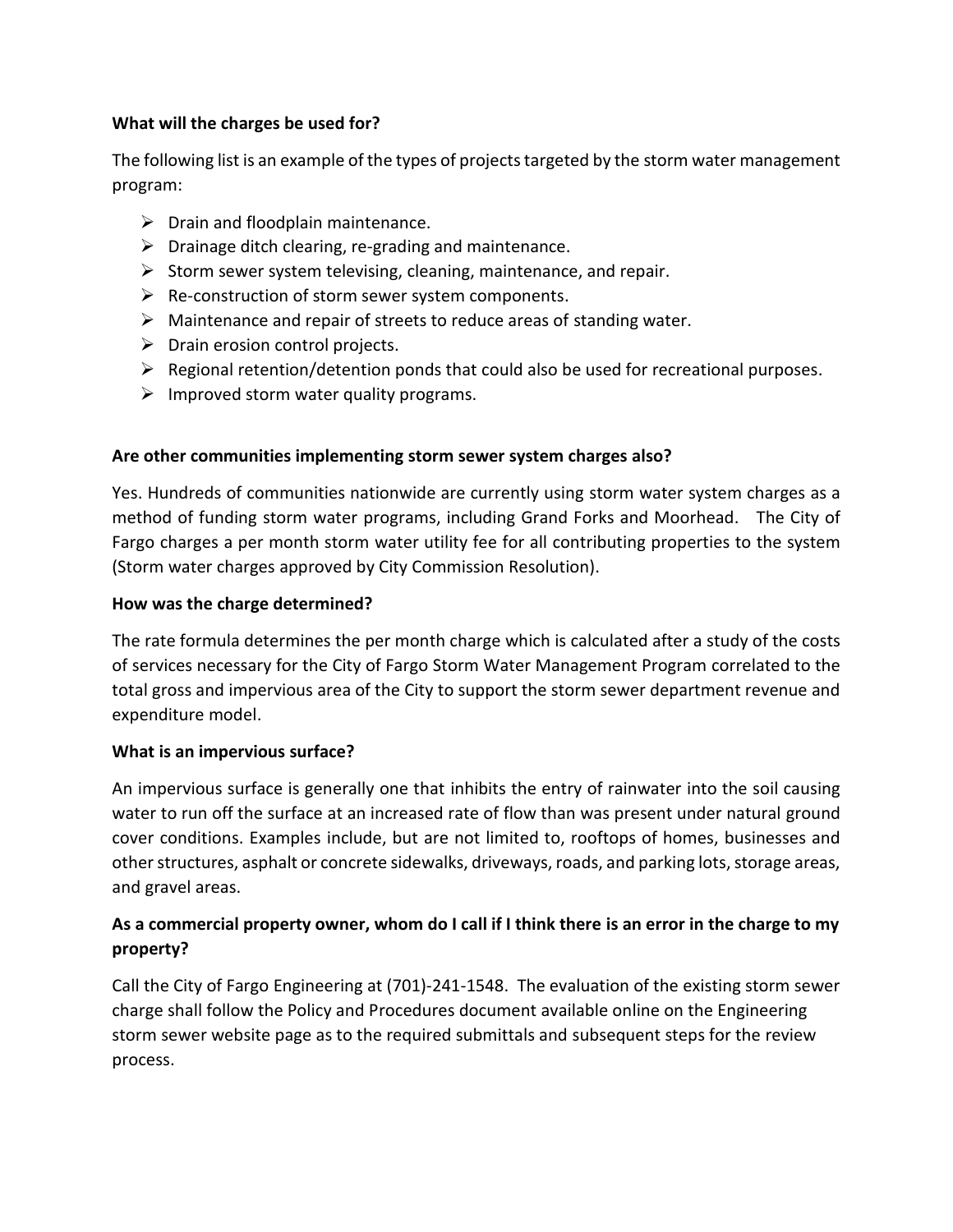### **Why are churches and other tax-exempt properties charged?**

The storm sewer system service charge is based on how much the property contributes to the amount of storm water runoff to the storm water drainage system. The fee is a service charge and not a tax. Properties with impervious areas must make an equitable contribution to the storm water system rehabilitation and maintenance.

### **What happens if I do not pay my bill?**

The balance of any unpaid storm sewer system charges shall be certified for collection with real estate taxes in the year following any non-payment.

### **I live in a duplex or townhome, what will I be charged?**

Each single family dwelling unit will be charged the monthly amount (or as amended by City Commission Resolution).

## **If I do not have any drainage problems near my property and my property drains directly to the legal drain, why do I have to pay?**

There may not be a specific storm water drainage problem in your area or neighborhood, but the runoff from your property does contribute to the City's overall storm water drainage system. Floodplain maintenance, drain maintenance, river slope stability, multi-use detention facilities, major bridges and culverts on arterial roads, and improved water quality within the drains are examples of portions of the program, which affect all citizens.

## **Why are the storm sewer charges so different than previously collected?**

The City has historically maintained its storm water infrastructure through multiple funding sources such as assessments, state aid, sales tax, and the existing flat rate fee system. However, in order to more equitably distribute the cost of maintaining both the storm water system and competitive funding sources, the City is adopting this change of fee method. The City previously had established a flat rate storm sewer fee in 1998, which set residential and commercial fees of \$3 and \$15, respectively, based on the existence of a water meter(s) on each parcel. The storm sewer charges have been restructured to enable the parcels with larger impacts to the system to pay at a higher amount due to the level of impervious area and the size of the contributing parcel.

## **Will the City fix drainage problems that are on my property now?**

The City cannot legally perform maintenance or work on areas within private property. Private drainage problems between adjacent private properties owners remains the responsibility of the property owners.